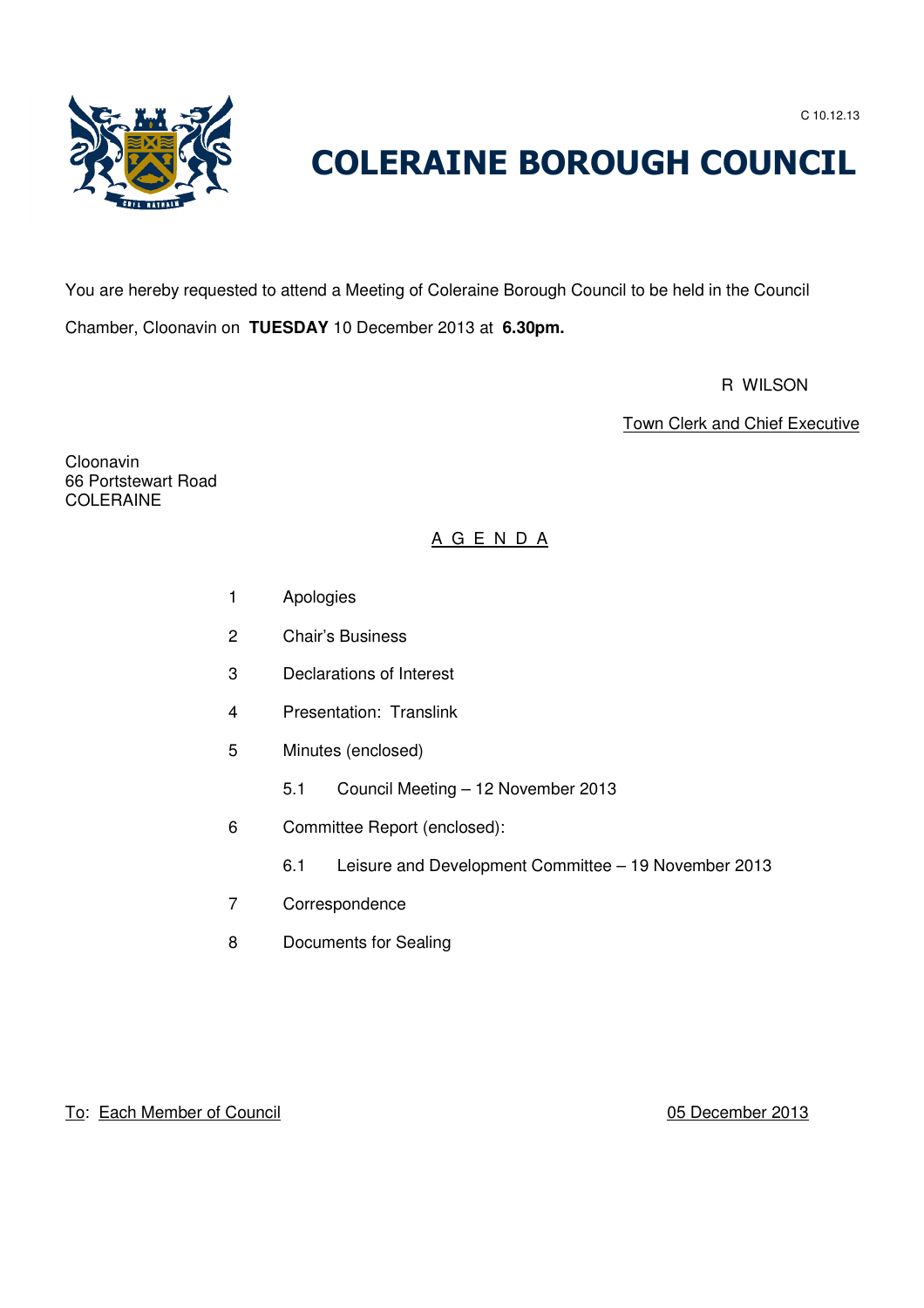| <b>Meeting</b> | <b>Council</b>                                                                                                                                                     |  |  |
|----------------|--------------------------------------------------------------------------------------------------------------------------------------------------------------------|--|--|
| Date and Time  | 12 November 2013 at 6.30pm                                                                                                                                         |  |  |
| Location       | Council Chamber, Cloonavin                                                                                                                                         |  |  |
| <b>Chair</b>   | The Mayor, Councillor D Harding                                                                                                                                    |  |  |
| <b>Present</b> | Deputy Mayor, Councillor M Fielding                                                                                                                                |  |  |
|                | Aldermen W Creelman, M Hickey and N Hillis                                                                                                                         |  |  |
|                | Councillors C Alexander, D Barbour, Y Boyle, S Cole, G Duddy,<br>P Fielding, B Fitzpatrick, R Holmes, W King, R Loftus,<br>W McCandless, A McQuillan and S Quigley |  |  |
| In Attendance  | Corporate Director of Leisure and Development, Head of<br>Development Services, Head of Leisure Services and<br><b>Administrative Assistant</b>                    |  |  |

 $C$  10.12.13

## **1 APOLOGIES**

 Apologies were recorded for Aldermen Bradley and McClure, Councillors Archibald and McClarty and Town Clerk and Chief Executive.

#### **2 CHAIR'S BUSINESS**

#### **2.1 Welcome**

The Mayor welcomed everyone to the Meeting and extended a special welcome to Mrs Pamela Frazer, Dementia Friendly Communities Support Manager, who was in attendance to present to Council.

#### **2.2 New Brand for Coleraine – 'C our Town and Make it Yours'**

The Mayor referred to the successful launch event of the new brand for Coleraine which had been held in the Bann Gallery, Cloonavin on Monday 11 November 2013. Local retail businesses in Coleraine had been represented and the guest speaker had been Mr George Howie, Area Manager for Iceland, which had recently opened a new store in Coleraine.

Alderman Hickey congratulated The Mayor on such a successful event which had been energising and optimistic. The Mayor extended thanks to the Coleraine Town Team for their sterling work.

#### **2.3 Digital Causeway and Data Centre Workshop**

The Mayor reminded Members of the Digital Causeway and Data Centre Workshop to be held in the Bann Gallery, Cloonavin on Wednesday 13 November 2013 at 6.30pm.

The Workshop would give an update on the development of Digital Causeway and the 5 Nines Data Centre development at the University of Ulster.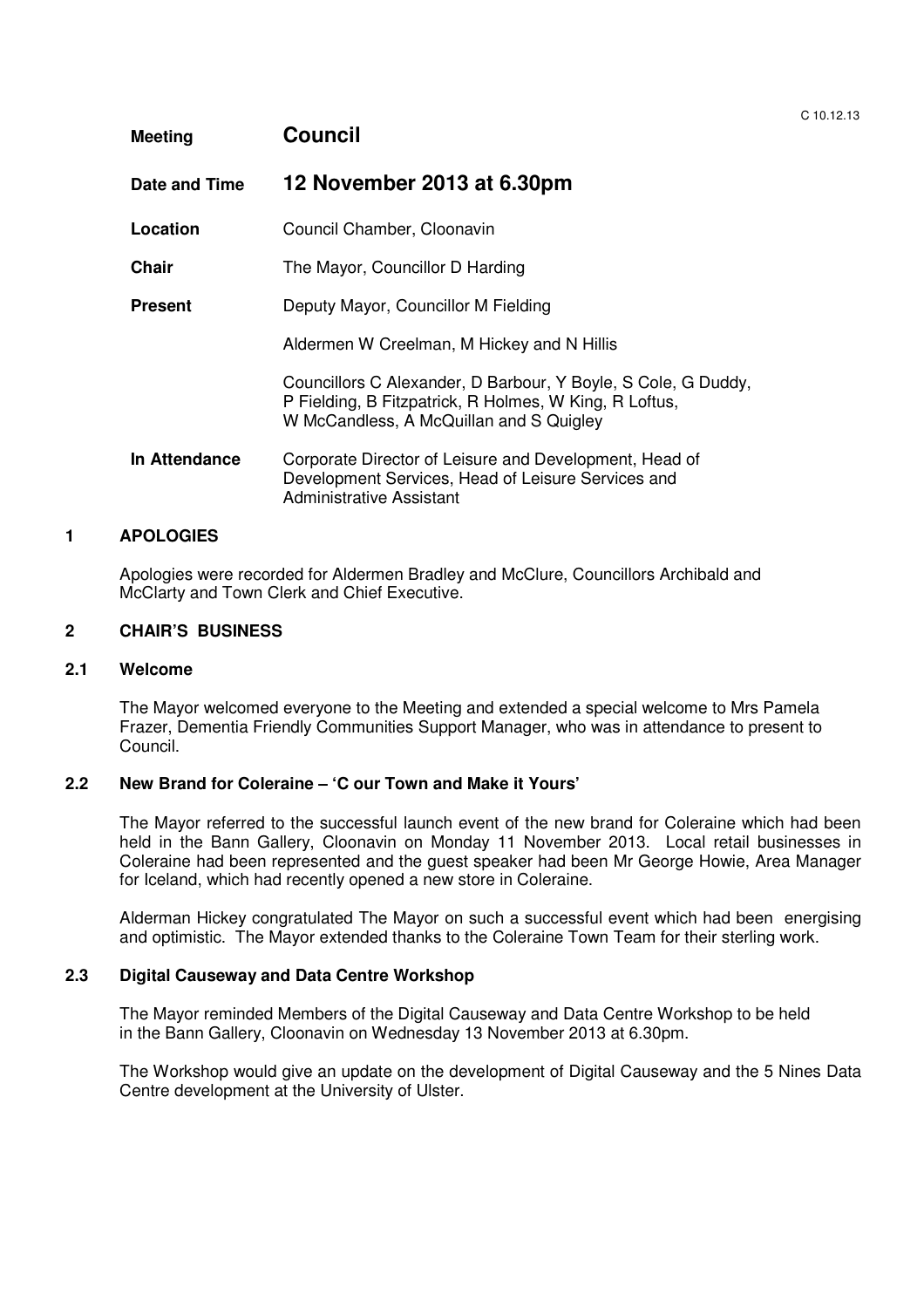#### **2.4 Mayor's Reception**

Members were reminded of the Mayor's Reception to be held in the Bann Gallery, Cloonavin on Thursday 14 November 2013 in recognition of the sporting achievements in the Borough during the past year.

#### **3 DECLARATIONS OF INTEREST**

There were no declarations of interest.

#### **4 Presentation – Alzheimer's Society**

Councillor Holmes joined the Meeting during this item.

Mrs Frazer thanked Council for the opportunity to present in relation to the Alzheimers's Society Dementia Friendly Communities Programme.

Dementia was one of the biggest challenges of the 21<sup>st</sup> century. There were 19,000 people with dementia in Northern Ireland and even more friends and family affected by it. The Programme aimed to make communities more dementia friendly and focused on improving inclusion and quality of life for people living with dementia. Work continued with communities/businesses in order to deliver awareness raising presentations and support with regard to reviewing policy procedures to be dementia friendly.

Mrs Frazer had already been working with the Head of Health and Built Environment and the Health and Well Being Officer and commended Council on making Coleraine the first Dementia Friendly Community.

Following discussion Mrs Frazer answered various Members' questions. The Mayor thanked Mrs Frazer for attending and providing such an informative presentation.

#### **5 'IN COMMITTEE' ITEMS**

Discussion ensued regarding the need to go 'into Committee' in relation to specific items in the Leisure and Development Committee Report.

 It was requested that a paper be presented to Members detailing the reasons why certain items had to be taken 'In Committee'

**Agreed:** Ten Members voting in favour and seven Members voting against, that the confidential items in the Leisure and Development Committee Report be taken 'In Committee'.

#### **6 LEISURE AND DEVELOPMENT COMMITTEE REPORT**

The Chair, Councillor McCandless, moved the adoption of the Leisure and Development Committee Report; this was duly seconded by Councillor King.

#### **6.1 Smart Grid**

The Corporate Director of Leisure and Development and the Head of Development Services answered various Members' questions and summarised the Smart Grid initiative.

**Agreed:** On the proposal of Councillor Holmes and seconded by Councillor Duddy, that Council accept the recommendation and that a quarterly report be presented to the Committee in order to determine future funding.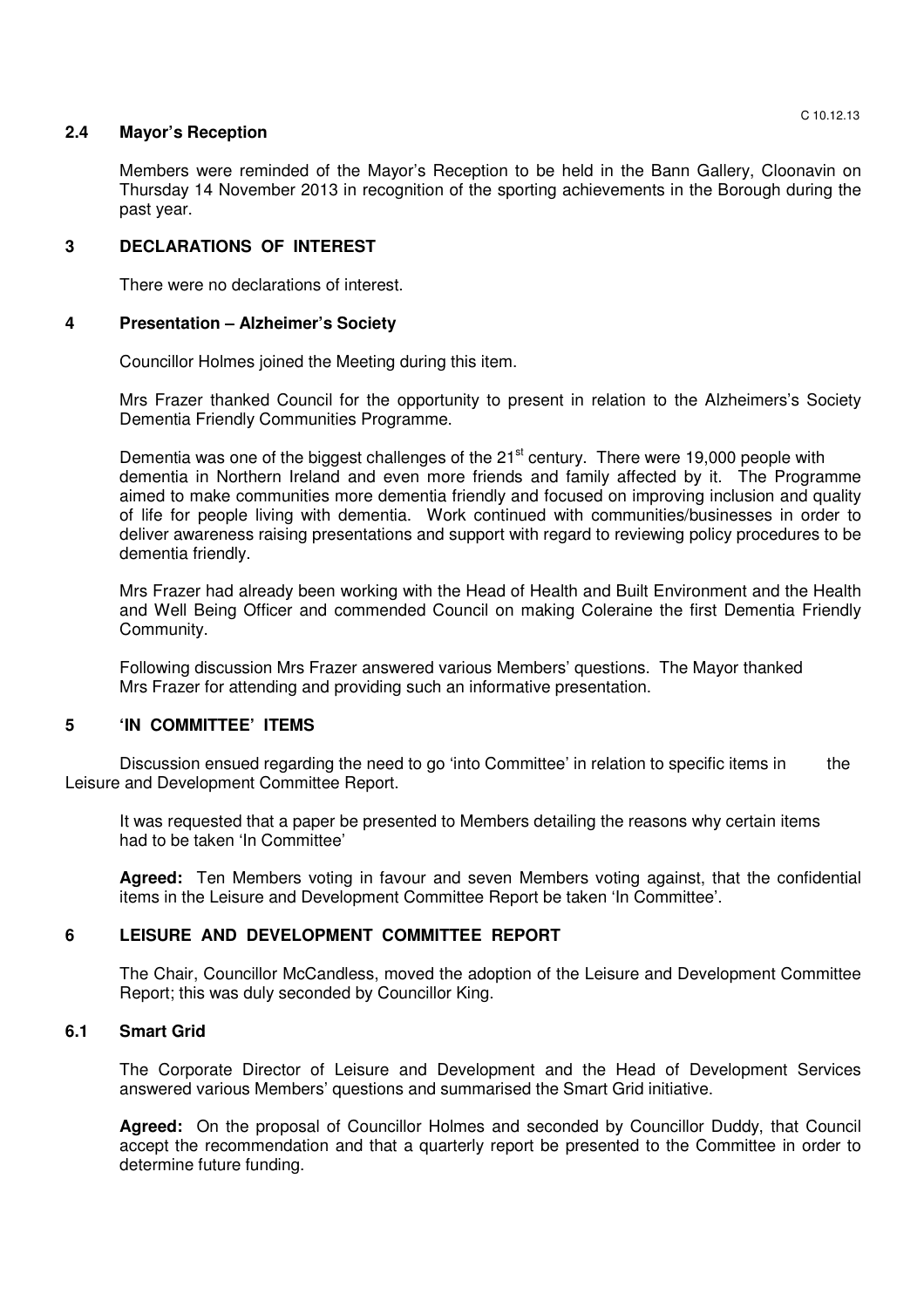# **7 CORRESPONDENCE**

No correspondence.

# **8 DOCUMENTS FOR SEALING**

No documents for sealing.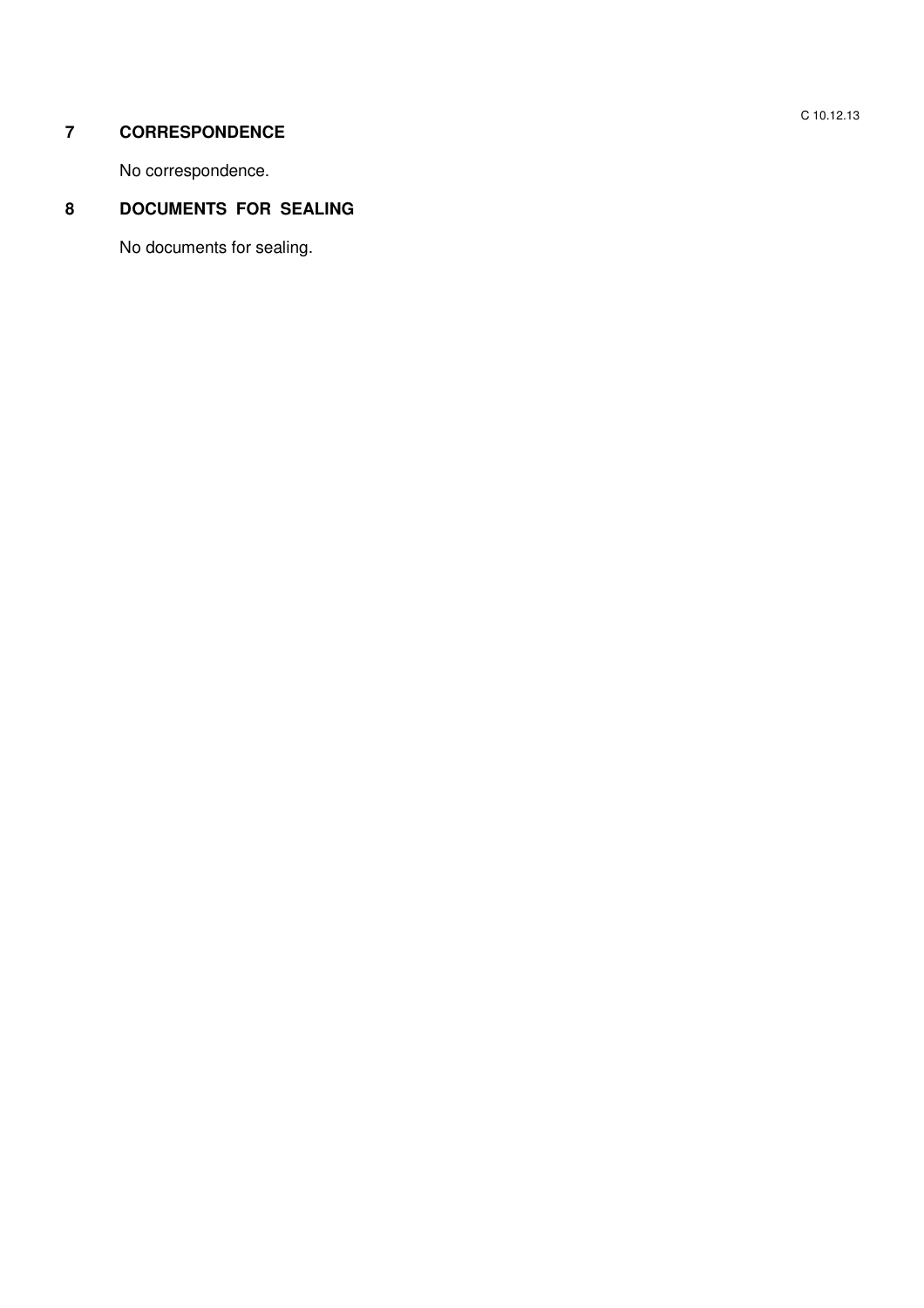$C$  10.12.13 **Meeting Leisure and Development Committee Date and Time 19 November 2013 at 6.30pm Location Bann View Committee Room, Cloonavin Chair Councillor W McCandless Present Aldermen M Hickey, N Hillis and J McClure**  Councillors D Barbour, Y Boyle and A McQuillan **In Attendance Town Clerk and Chief Executive, Corporate Director of**  Leisure and Development, Head of Development Services, Acting Economic Development Manager, Tourism Manager (6.2 – 8.4), Healthy Living and Sport Manager, Visitor Information Manager (1 - 8.4) and Administrative Assistant

## **1 APOLOGY**

An apology was recorded for Councillor P Fielding.

#### **2 CHAIR'S BUSINESS**

#### **2.1 Co-Operation Ireland IPB Pride of Place Awards 2013**

The Chair advised Members that the Ballysally Integrated Nurturing Project had been runner up in the Housing Estates Category of the above Awards.

The Project had commenced in 2010 and included partners from Focus on Family, Coleraine Surestart Partnership, Ballysally Primary School, Presbyterian Church and Nursery.

Congratulations were extended to everyone involved and it was noted that a formal reception would be organised in the near future.

#### **3 DECLARATIONS OF INTEREST**

Councillor McQuillan declared an interest in COLLAGE Ltd being a member on the Board.

#### **4 REQUESTS FOR PRESENTATIONS**

There were no requests for presentations.

# **5 CAUSEWAY ASSOCIATION OF URBAN SPORTS (CAUS)**

The Chair welcomed Ms Sharne Hawkins, Chairperson, Causeway Association of Urban Sports (CAUS) and Mr Chris Curry, Portrush businessman, who were in attendance to present to Council.

The representatives elaborated on their role which was to educate the wider community on the benefits of urban sports and strive to obtain facilities in the area. Urban sports were classed as being anything not considered a traditional sport, eg skateboarding, BMX, etc.

At present the skateboarders used car parks, roads, etc including the Station Square, Portrush, which caused issues with local retailers and risks to public safety. CAUS had conducted surveys to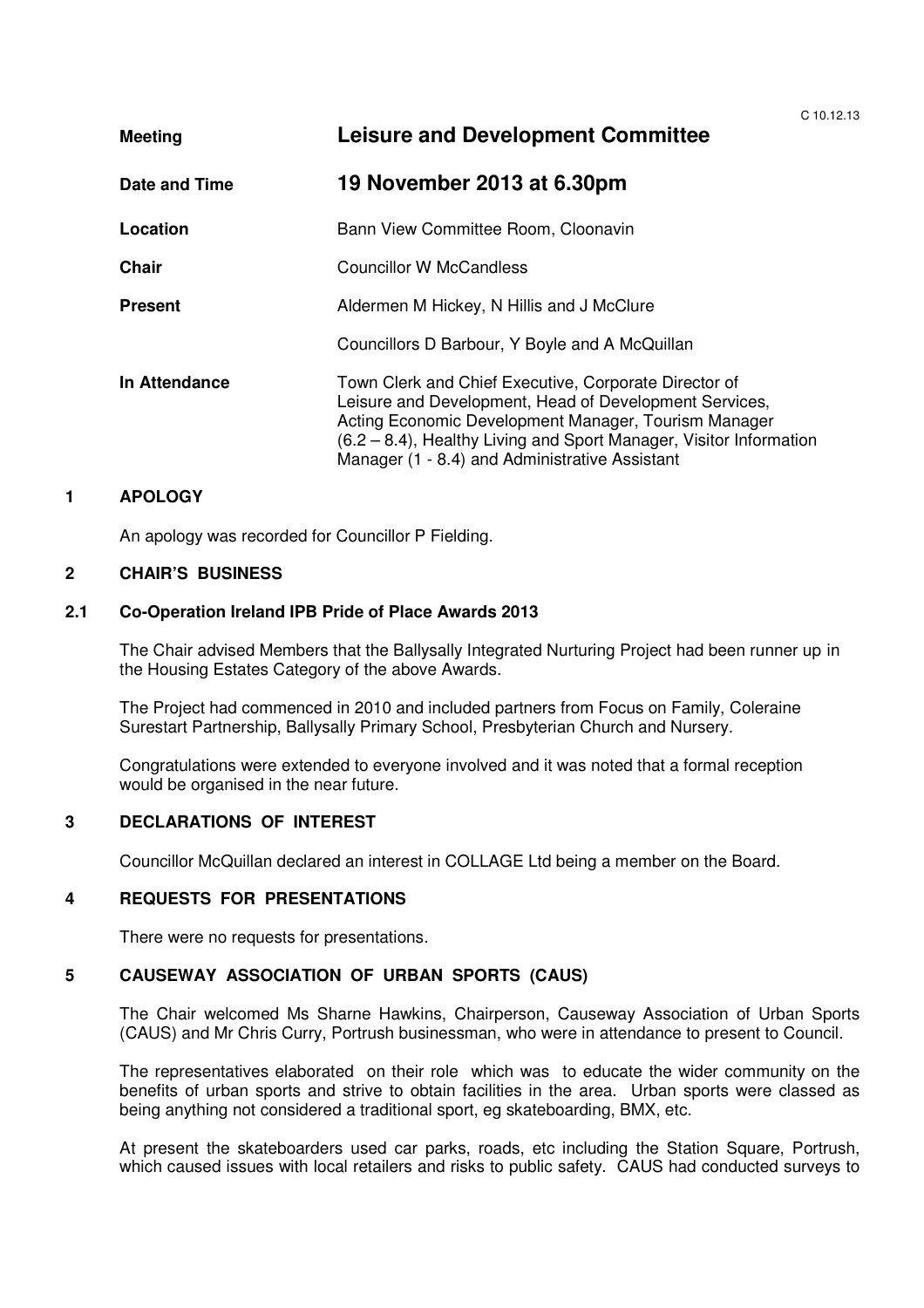C 10.12.13

identify the need and 856 respondents had depicted skateboarding as the most popular urban sport and Portrush as the most popular location.

The aim of the presentation and meeting was to seek support from Council to develop facilities for urban sports at the Dunluce Centre, Portrush which would be an ideal location for attracting tourists and locals. CAUS would work in partnership with Council and other agencies to develop the facility.

The representatives answered various Members' questions about insurance, risk assessments and running costs.

The Chair thanked the representatives for such an enthusiastic presentation after which they vacated the Meeting.

**Recommended:** That Council supports, in principle, the proposition and land request, however, any decision must be taken in context with the current strategic review of the Dunluce/Metropole and Recreation Grounds sites.

## **6 LEISURE AND DEVELOPMENT SERVICES REPORT**

Consideration was given to the Leisure and Development Services Report (previously supplied).

#### **6.1 Confidential Items**

In response to a question from a Councillor about confidential items, the Chief Executive advised Members of the four categories Council considered as confidential:

- Human Resource/staffing issues
- Tenders/financial
- Legal advice/contractual eg Land and Property
- Where confidentiality had been requested eg Ministerial announcements etc.

#### **6.2 Fees, Charges and On-Site Sales, Council Caravan Sites 2014-15**

The Corporate Director of Leisure and Development gave an overview with regard to the proposed fees and charges for the Council Caravan Sites as follows:

| <b>Service</b>                                                | Current<br>£ | <b>Proposed</b> | <b>Comments</b>                                                                                              |
|---------------------------------------------------------------|--------------|-----------------|--------------------------------------------------------------------------------------------------------------|
| <b>Total Amount payable</b><br>for Static Caravan<br>Rentals: | 2205.00      | 2279.00         | Basic rent increase of 2.7% on £1678<br>produces a £45.31 increase.<br>1.5% on rates gives a £2.58 increase. |
| (Fee+Rates)+VAT                                               |              |                 | With VAT added, the total increase is<br>approximately £74 on 2013/14                                        |
| Administration Fee for                                        | 15.00        | 15.00           | No increase due to no change in                                                                              |
| Insurance                                                     | $+VAT$       | $+VAT$          | requirement.                                                                                                 |
| <b>Serviced Touring</b><br>Sites - Off Peak                   | 20.00        | 20.00           | No increase. See comments above                                                                              |
| <b>Serviced Touring</b><br>Sites - Peak                       | 22.00        | 22.00           | As above.                                                                                                    |
| Non serviced Touring<br>sites – Off Peak                      | 18.00        | 18.00           | As above.                                                                                                    |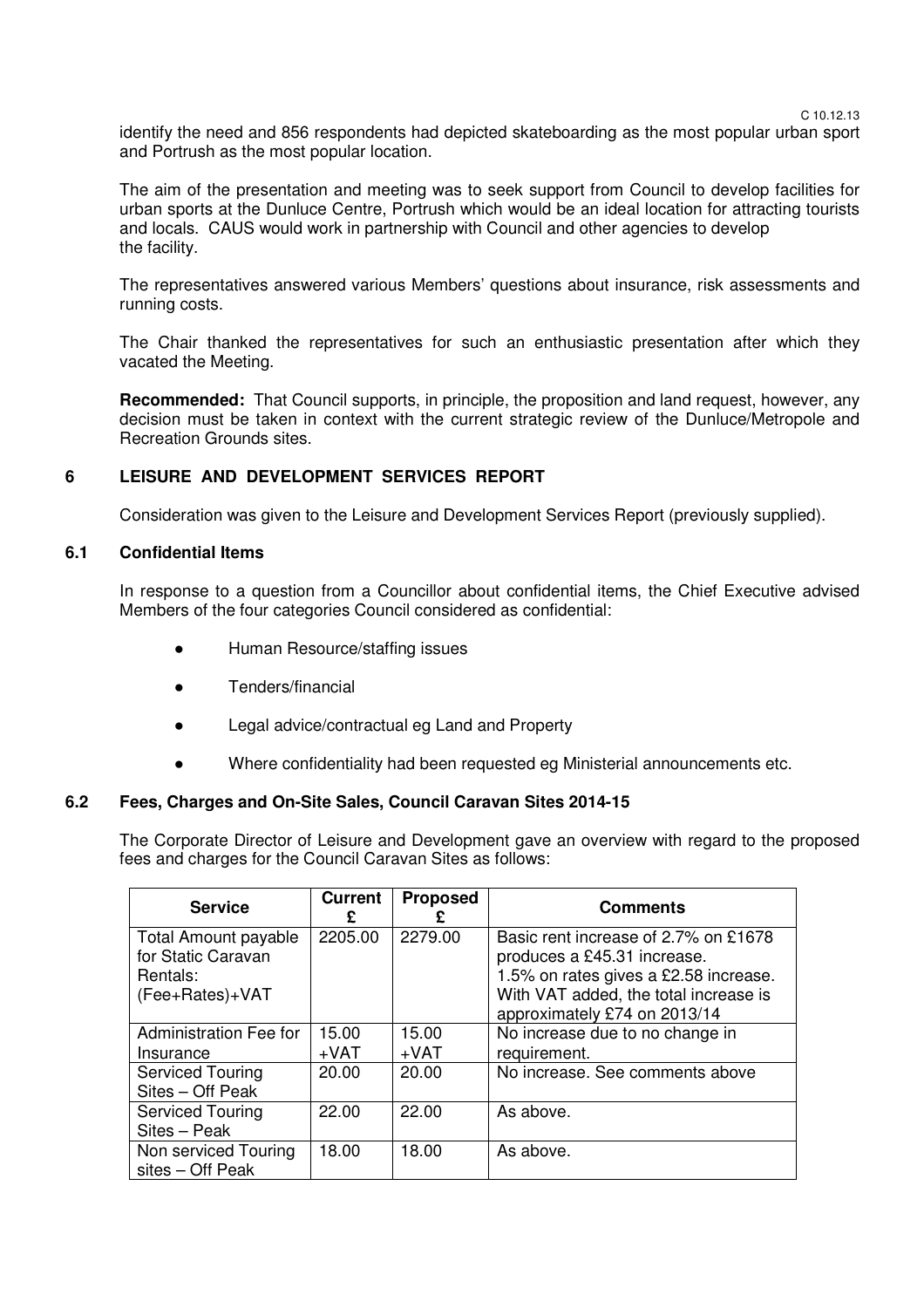| C 10.12.13 |
|------------|
|------------|

| Non Serviced Touring<br>sites - Peak                | 20.00 | 20.00 | As above. |
|-----------------------------------------------------|-------|-------|-----------|
| <b>Serviced Touring</b><br><b>Sites</b><br>- Events | 40.00 | 40.00 | As above. |
| Non-serviced Touring<br>Sites - Events              | 35.00 | 35.00 | As above. |

With regard to on-site static caravan sales it was proposed that this be offered to an outside agency for a one year trial period. The arrangement would comprise an "up front" fee per site per year plus a set amount per caravan sold and sited.

The Corporate Director of Leisure and Development answered various Members' questions.

**Recommended:** On the proposal of Alderman Hillis and seconded by Councillor Barbour, four Members voting in favour and one Member voting against, that Council accept the fees and charges listed and approve the outsourcing of sales of static caravans for the trial period.

#### **6.3 Sports and Physical Activity Accredited Training and Participation Programme**

The Healthy Living and Sport Manager gave an overview of the Council's Sports and Physical Activity Accredited Training and Participation Programme operated through the Sports Development and Recreation unit. It was also highlighted that the Revenue Estimated Income on the Report should have been zero and not £9,917.

An application had been submitted to DSD for approximately 88% funding towards the total project cost of £85,935, with Council to provide the remaining 12%. Council would employ a member of staff on a one year temporary part-time contract (25 hours) to co-ordinate all aspects of the project and would purchase credit time from Council and NEELB to ensure that a programme was arranged and that residents from the Neighbourhood Renewal Areas (Coleraine East and Coleraine Churchlands) had an opportunity to take part.

**Recommendation:** That Council agree match funding of £9,917.14 from 1 April 2014.

#### **6.4 Community Support Programme – Additional Funding Offer Department for Social Development (DSD)**

 It was reported that DSD had secured additional funding for the Community Support Programme and had written to Council to offer additional funds of £43,984.

It was proposed that Council utilise the funds to support the progression of the following activities:

- Upgrade/improvement of existing community facilities in Articlave, namely an upgraded portacabin office and toilet facility to facilitate community activity organised by local community and voluntary groups in the area.
- Design specification and project plan for Harpur's Hill Community Centre to assist Council in its refurbishment plans for the facility.
- Following the recommendations of the Community Development Framework carried out earlier this year in partnership with the Council cluster, the fund would allow for the next phase of activity. This would involve the review and design of an interim community development plan and community grant aid policy, incorporating transferred powers from the Department for Social Development and assisting the new Council in its transition.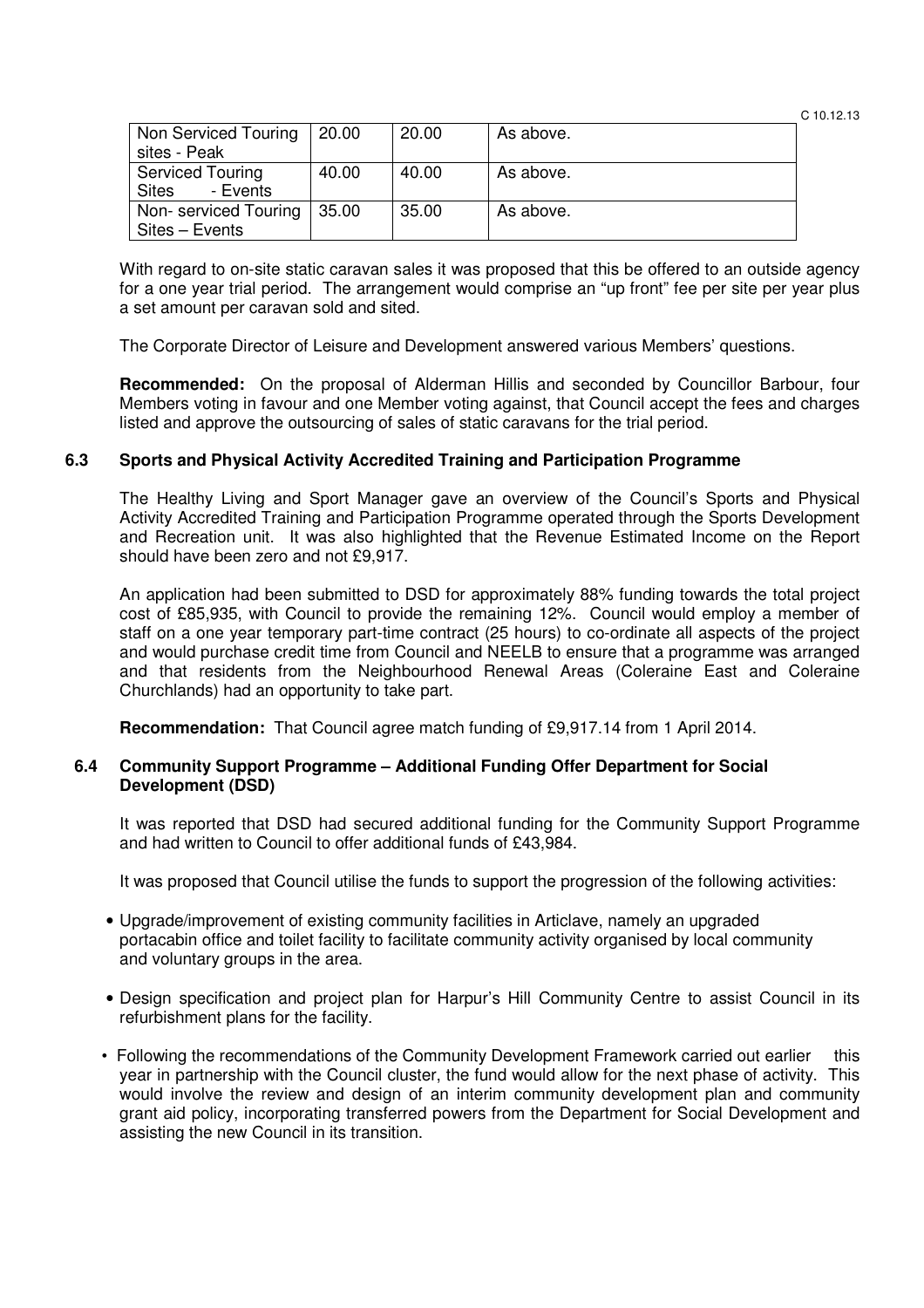**Recommended:** That Council accept the DSD offer of additional funds of £43,984 through Council's Community Support Plan to deliver the above activities.

#### **7 FOR INFORMATION**

#### **7.1 Mountain Biking at Garvagh Forest**

Members were updated on the progress to date regarding the delivery of mountain biking at Garvagh Forest.

Funding was being actively pursued and the facility should be complete within  $11 - 12$  months.

#### **7.2 Good Relations Strategy Consultation**

It was noted that the cluster Councils were working in partnership to undertake a joint review of the existing joint Good Relations Strategy to run from April 2014 – March 2017 incorporating a proposed interim plan for the new Council structure.

The development of the Strategy was currently at consultation phase and Members would be invited to take part in drop-in meetings as part of the process.

#### **7.3 Public Dialogue on Parades, Protests, Flags, Emblems and the Past**

It was noted that Council was hosting a public event to discuss "The Coleraine View" with guest television presenter, Mark Carruthers, to be held in the Magherabuoy House Hotel, Portrush on Wednesday 20 November 2013 from 7.00pm – 9.30pm.

The findings of the discussion would be forwarded as a written submission to Ambassador Richard Haass, Chair of the Panel of Parties within the Northern Ireland Executive.

#### **7.4 Portrush Regeneration**

It was reported that because many of the Portrush Regeneration projects required support from a range of government agencies, a joined-up approach to delivery was desirable.

 The Department for Social Development (DSD) had now established a Programme Board to oversee, at a strategic level and provide cross-departmental support for the implementation of the regeneration initiatives set out in the Portrush regeneration strategy.

 The Portrush Programme Board consisted of senior staff from DSD, Department of the Environment, Department for Regional Development, Northern Ireland Tourist Board and Council. The Board would provide regular updates to a Ministerial sub-group.

#### **9 ANY OTHER BUSINESS**

#### **9.1 Peace III – Leadership in a Shared Society Project**

Councillor Boyle, together with other Members, had attended a study visit to Bradford City of Sanctuary through the Leadership in a Shared Society Project and sought an opportune time to present to Members on the visit.

The Chair and Chief Executive would consider the most appropriate Meeting to present and update.

C 10.12.13